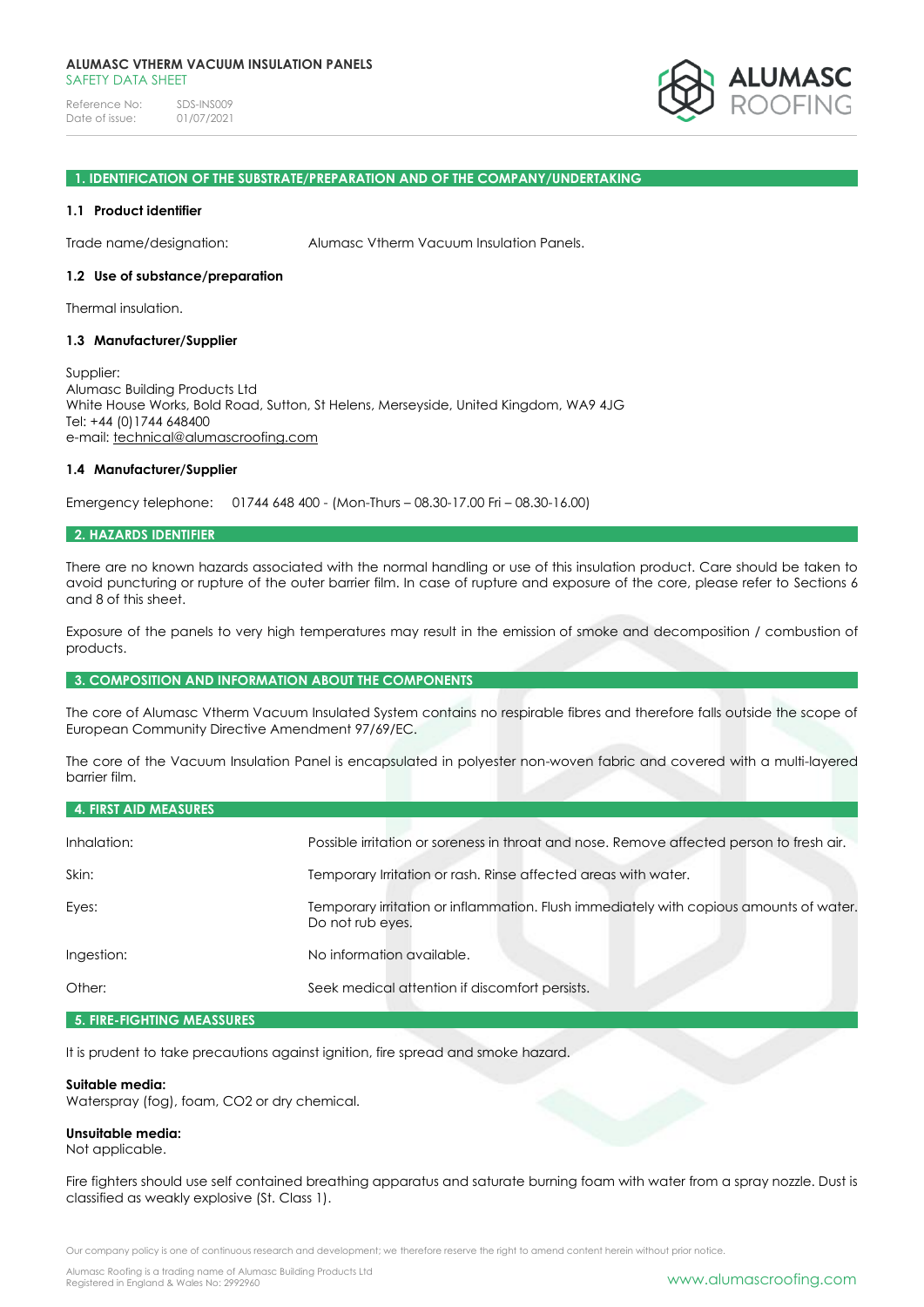## **ALUMASC VTHERM VACUUM INSULATION PANELS** SAFETY DATA SHEET

Reference No: SDS-INS009<br>Date of issue: 01/07/2021 Date of issue:



## **6. ACCIDENTAL RELEASE MEASURES**

In the event of rupture of the outer layers and exposure of the core material, any powder released should be cleaned up by a method that avoids / minimises the creation of airborne dust. In the event of high dust levels, use approved respiratory protective equipment (see Section 8).

Amorphous silica has a drying action on skin. Dust produced from the Alumasc Vtherm Vacuum Insulated System core may, like any other dust, aggravate pre-existing upper respiratory and lung diseases.

#### **7. HANDLING AND STORAGE**

No data available.

# **8. EXPOSURE CONTROLS/PERSONAL PROTECTION**

When installing Alumasc Vtherm Vacuum Insulated System in very bright or sunny weather it is advisable to wear UV protective sunglasses or goggles.

In the event of rupture of the envelope, the core contents of amorphous silica, silicon carbide and polyester fibres may be released. Note the following workplace exposure limits for these materials:

## **Workplace Exposure Limits:**

"EH 40/2005" (Amended December 2011) Published by the Health and Safety Executive, UK.

|                  | Long-term exposure limit (8-hr TWA reference period) |                       |  |
|------------------|------------------------------------------------------|-----------------------|--|
| Substance        | Inhalable dust/mg-m3                                 | Respirable dust/mg-m3 |  |
| Amorphous Silica | 6.U                                                  |                       |  |
| Silicon Carbide  | 10.0                                                 | 4.U                   |  |

GERMAN "List of MAK and BAT Values 1998" for maximum concentrations at the workplace.

| Substance        | Long-term exposure limit (8-hr TWA reference period) |                       |
|------------------|------------------------------------------------------|-----------------------|
|                  | Inhalable dust/ma-m3                                 | Respirable dust/ma-m3 |
| Amorphous Silica | 4.U                                                  | N/A                   |
| Silicon Carbide  | N/A                                                  | ے ، ا                 |

### **Personal Protective Equipment:**

Where sufficient control of exposure to airborne dust cannot be achieved by engineering measures alone, or if irritation problems arise, the following protective equipment may be necessary:

| <b>Respiratory Protection:</b> | Approved, properly fitting, respirators with the appropriate nominal protection factor                    |
|--------------------------------|-----------------------------------------------------------------------------------------------------------|
| Hand Protection:               | Gloves, moisturising or barrier creams may prevent the drying of the skin in contact with<br>silica dust. |
| Eye Protection:                | Goggles or safety glasses with side shields.                                                              |
| Skin Protection:               | Overalls that are loose fitting at the neck and the wrist.                                                |

# **9. PHYSICAL AND CHEMICAL PROPERTIES**

| Appearance:                | Silver or white foil covered panels. |
|----------------------------|--------------------------------------|
| Odour:                     | None.                                |
| pH:                        | Not applicable.                      |
| Melting point:             | Not applicable.                      |
| Flash point:               | Not applicable.                      |
| Insulation density:        | Typically 180-210 kg/m3.             |
| Solubility:                | Not applicable.                      |
| Auto-ignition temperature: | (Envelope materials) 355°C.          |
| Oxidising properties:      | Not applicable.                      |
| Other data:                | None.                                |

Our company policy is one of continuous research and development; we therefore reserve the right to amend content herein without prior notice.